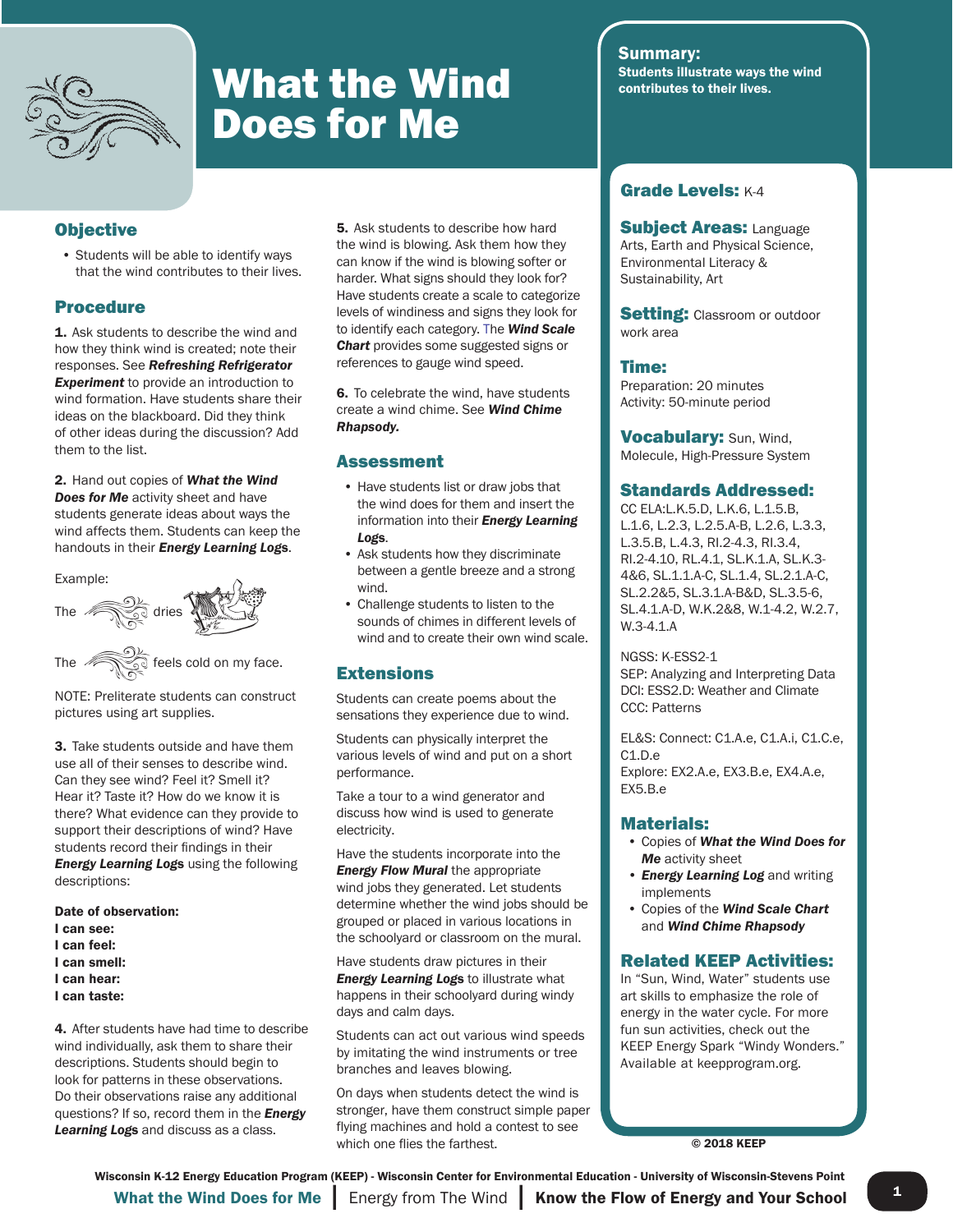### Refreshing Refrigerator Experiment

Does this sound familiar? It is unbearably hot outside so you go inside and open the refrigerator or freezer to get a cool drink, and you feel the cold, refreshing air rush out. An experiment for kids to try at home to learn more about wind is the *Refreshing Refrigerator Experiment*. On the next warm day, tell the students to note where they feel the cold air when they open the refrigerator. If they were wearing shorts, they should have felt the cold air move over their legs and feet. What the students felt is "wind!"

Have the class talk about why they think the cold air moves out of the refrigerator, and why the warm air doesn't seem to move in. Explain that like all material, air is made up of tiny particles called molecules. The cold air molecules are closer together and will sink because they are pulled by gravity. Warmer air is less dense, so it is more active and its molecules are more spread out. Ask students what heats the air and makes it warm (the sun).

Explain that depending on its location (e.g., over water, land, farms, and cities), air heats up at different rates so there is warmer and cooler air. Cooler air is denser and can displace warmer air, creating wind.

NOTE: Air moves from high pressure to low-pressure areas, meaning the cold, heavier air (high-pressure system or more dense air) "flows" in and displaces the warm air (low-pressure system or less dense air). The movement of air between pressure systems



is one factor that causes wind. The greater the difference in air pressure, the harder the wind blows. In the Northern Hemisphere, wind flows clockwise around high-pressure systems and counterclockwise around low-pressure systems.



**Xcel Energy TELEVISION OF BATTLE**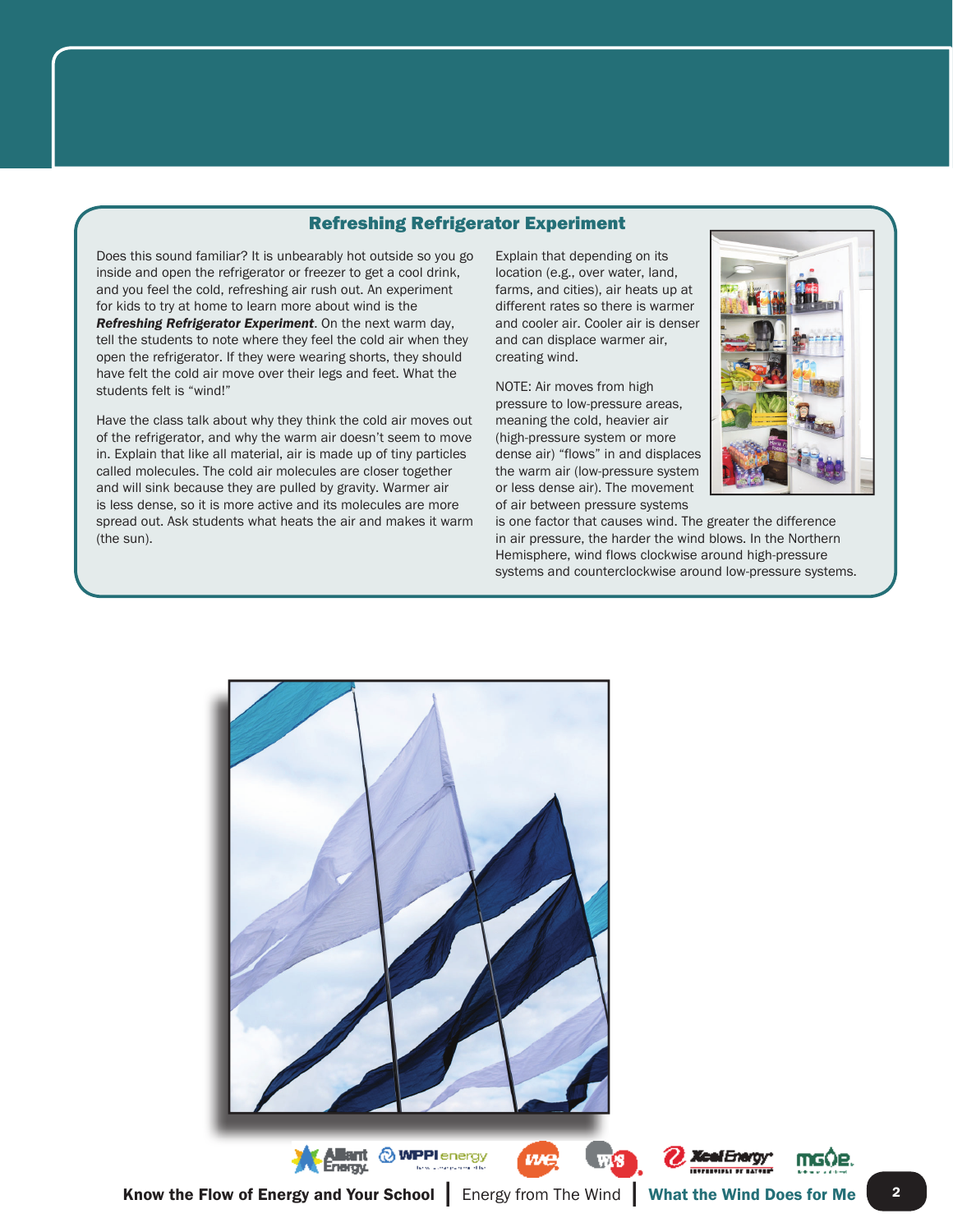

# What the Wind Does for Me

Generate ideas about jobs the wind does for you.